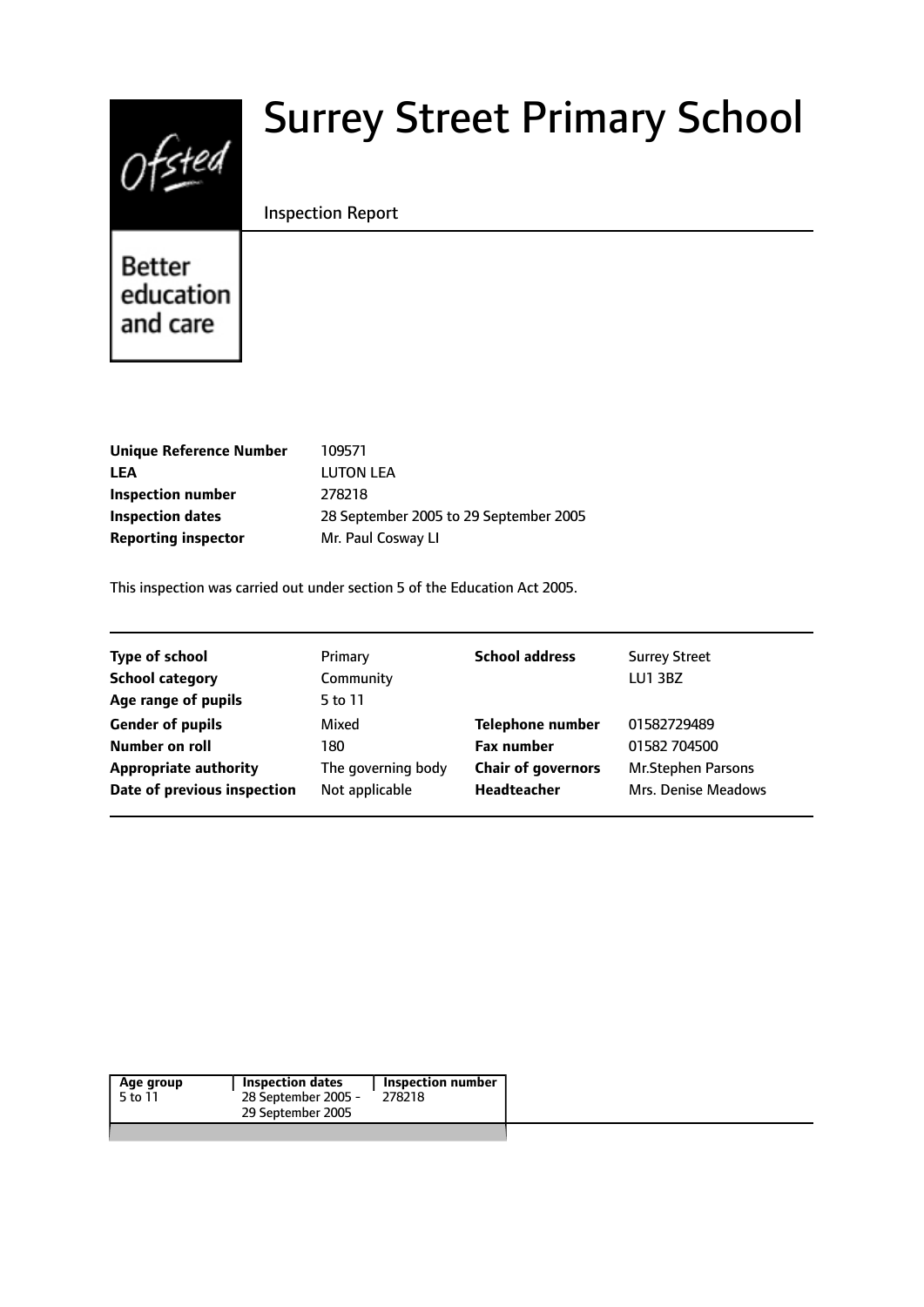© Crown copyright 2006

#### Website: www.ofsted.gov.uk

This document may be reproduced in whole or in part for non-commercial educational purposes, provided that the information quoted is reproduced without adaptation and the source and date of publication are stated.

Further copies of this report are obtainable from the school. Under the Education Act 2005, the school must provide a copy of this report free of charge to certain categories of people. A charge not exceeding the full cost of reproduction may be made for any other copies supplied.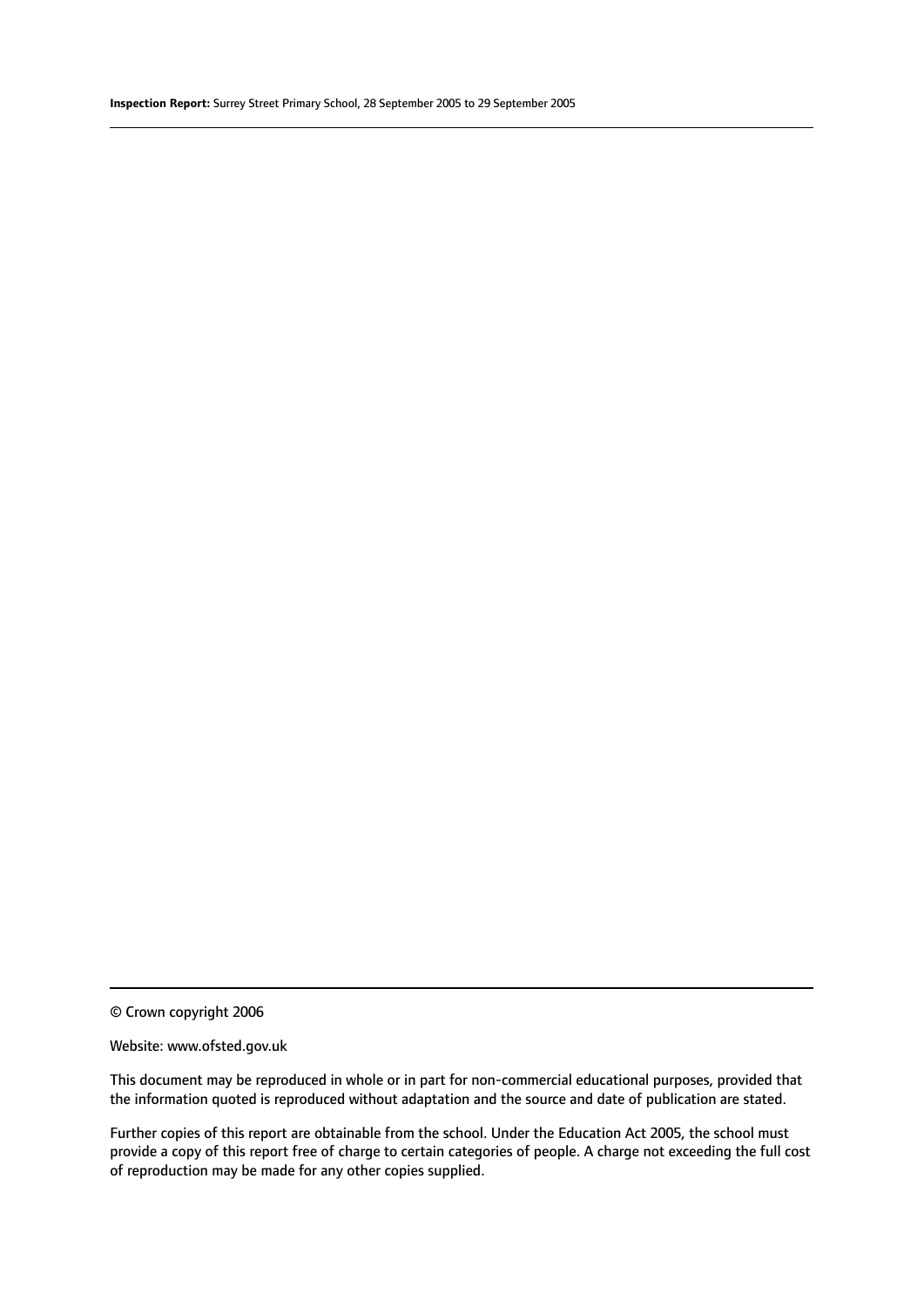# **Introduction**

The inspection was carried out by two Additional Inspectors.

### **Description of the school**

This is a small primary school, serving an inner-city area with high levels of unemployment. Around half the pupils are of white British descent. Of the rest, many do not speak English as their home language. Almost half of pupils are eligible for free school meals. This is much higher than the proportion nationally; as is the percentage with learning difficulties or disabilities (mainly moderate learning or social and behavioural needs).

#### **Key for inspection grades**

| Outstanding  |
|--------------|
| Good         |
| Satisfactory |
| Inadequate   |
|              |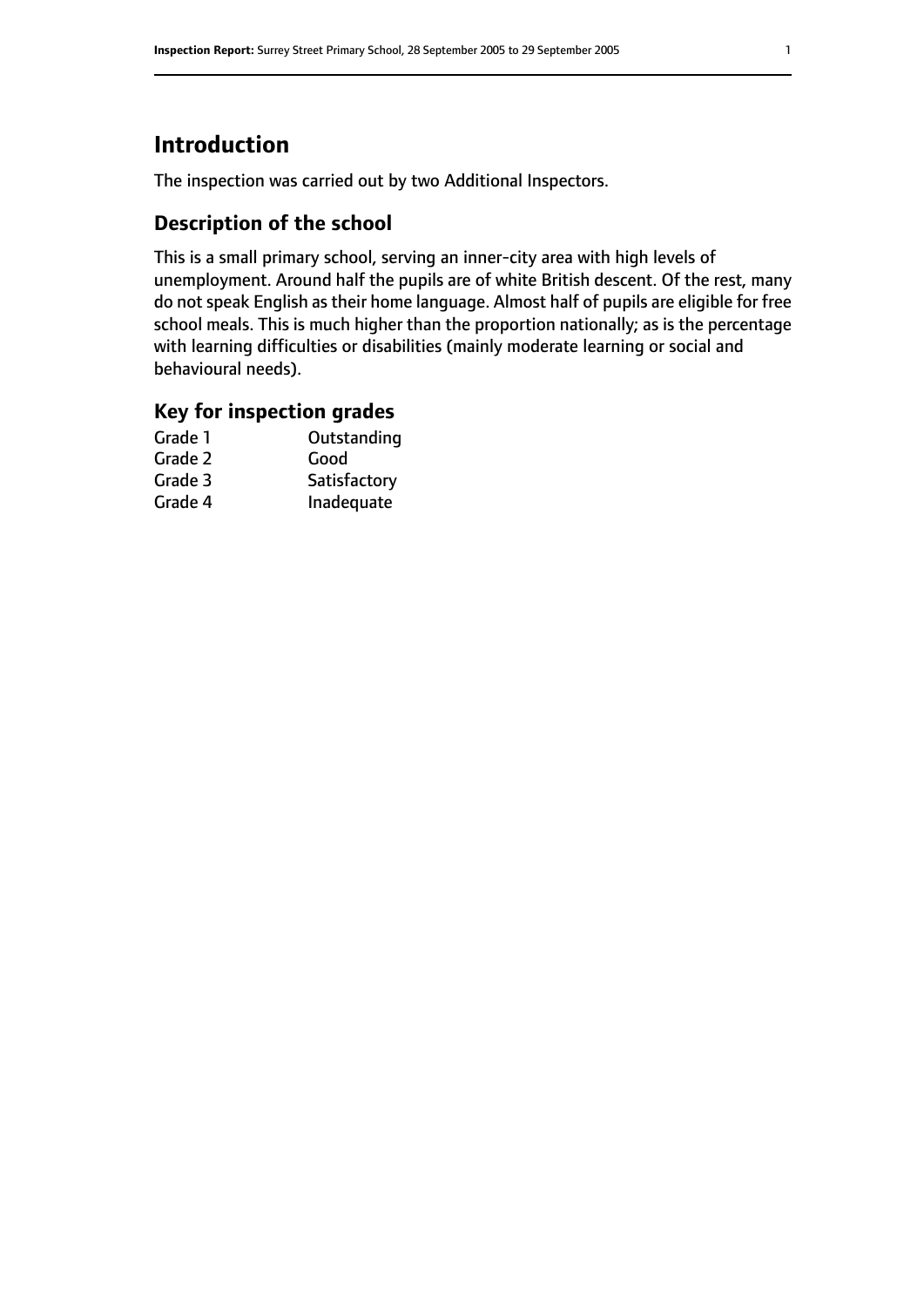## **Overall effectiveness of the school**

#### **Grade: 2**

This is an effective school, where children from a wide range of social and ethnic backgrounds learn to work and play together happily and harmoniously. The very hard-working and dedicated staff know every pupil's needs and there is a good level of care. Pupils make good progress as they move through the school. The provision is good in Reception and pupils build on this good start in the other classes. Overall standards are below average, but almost all pupils make at least satisfactory and often good progress. On entry to the school attainment is very low, but, by the age of eleven, many pupils achieve standards close to average in English, mathematics and science. The inspirational leadership and management of the headteacher have ensured that the school has continued to improve since its previous inspection. The recommendations for improvement from the last report have been successfully implemented. The school is well placed to improve further, because of the commitment of the staff and the effectiveness of the school's use of data for self analysis. Not all members of staff have yet been fully trained for leadership roles, however, and the governing body is still developing its role. The pupils make excellent progress in their personal development because of the care provided by every adult in the school. Pupils enjoy and value their schooling. One girl told the inspectors, 'I enjoy this school so much that I'm never going to leave!' Pupil numbers have risen as its reputation has grown in the surrounding area. Pupils and their parents and carers think the school is very good. The school judges itself to be satisfactory but inspectors recognise that it is improving and its overall effectiveness is good. It gives good value for money.

#### **What the school should do to improve further**

- Continue to raise standards, especially in writing, by targeting support to those who need additional help and reinforcing pupils' literacy and numeracy skills across all subjects of the curriculum; - Develop the role of subject leaders and governors so that they can lead and manage their areas of responsibility more effectively.

#### **Achievement and standards**

#### **Grade: 2**

Pupils make good progress in Reception from their low levels on entry to the school but do not reach the standards expected of their age. Most reach the expected level for their age by the end of Year 2, but relatively few attain above expected levels so that overall their attainment is below average. Given the low starting point of children when they start school this represents good progress. By the age of eleven, attainment is below average overall. However, pupils have made good progress in their learning. From a very low start many have attained standardsin line with, and sometimes above, national averages in all subjects. Large numbers join late and so do not have the benefit of continuous education at this school. Almost all pupils meet their targets, which are based on their prior attainment, and a significant proportion exceeds them. Pupils do not have enough opportunities to learn and use literacy and numeracy skills in all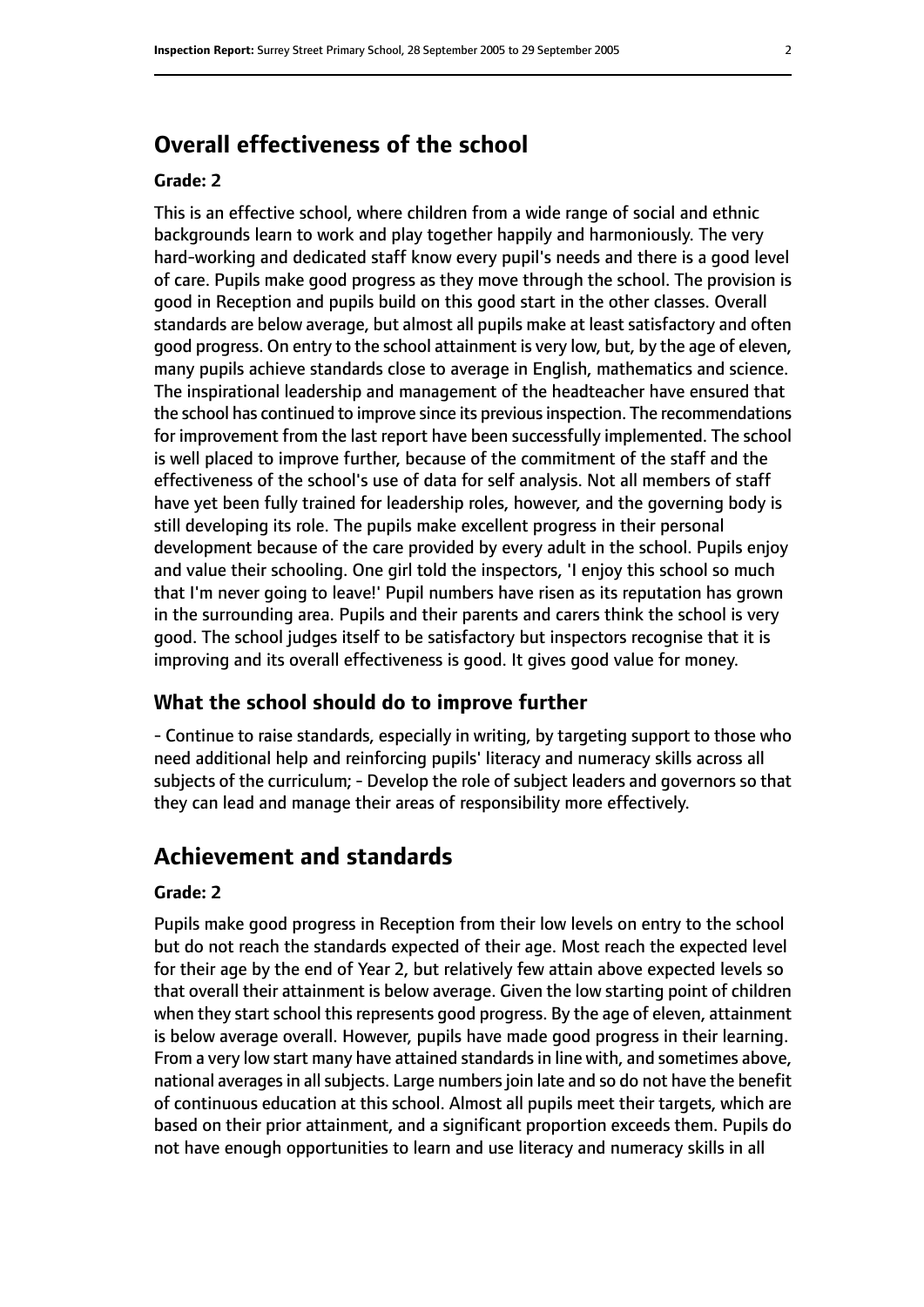subjects or to improve and develop their writing through redrafting of their work in order to raise standards further. Pupils with learning difficulties and disabilities, those who are gifted or talented and the many for whom English is not their home language progress well. This is because teachers are very aware of their individual strengths and weaknesses and plan to meet their needs.

#### **Personal development and well-being**

#### **Grade: 1**

Pupils' personal development is outstanding. Pupils behave very well, are enthusiastic and have excellent relationships with all staff and with one another. As a result, the school is a happy and caring place in which pupils make good progress. Pupils are proud of their school and enjoy accepting responsibility and helping others. They are encouraged to think of others and understand their role and place as citizens in society. Pupils and parents show an interest in school life and know that their opinions are valued. For example, the pupils expressed their concerns about the lack of interesting games to play at lunchtimes. As a result, new playground games were purchased and play leaders were trained to teach pupils to play constructively together. This good provision helps to ensure calm and trouble-free play and lunchtimes. Provision made for their spiritual, moral, social and cultural development is good. In 2005 the school received an award for the outstanding range of sporting activities it provides. Pupils are encouraged to eat healthy food and to drink water throughout the day. The school works well with the Luton family support service to provide opportunities for parents to learn new skills. Many parents attend the interesting learning sessions held in the 'family room' including healthy cooking, English and computer classes. This provision is part of the school's very effective links with parents, some of whom find it difficult to get their children to school regularly enough. Attendance is below the national average, but the situation is improving because of the school's work to highlight the importance of attendance with both pupils and parents.

# **Quality of provision**

#### **Teaching and learning**

#### **Grade: 2**

The school has judged teaching to be satisfactory. The inspection has found that teaching is improving and is now good overall. Good monitoring and evaluation of teachers' performance feeds in to training programmes that are helping teachers to improve their effectiveness. Some teaching is outstanding. Teachers plan their lessons very well to interest and motivate their pupils. They use a wide range of methods to help pupils to learn. For example, Year 2 pupils were asked to write in response to the story of Hansel and Gretel. They were able to listen, join in, ask questions and enjoy the pictures. Excited pupils became words that the rest of the class rearranged to make sentences. They were all very well behaved and listened intently so that they could all have a turn at standing at the front holding a word card. This practical activity was a very good learning experience. It helped them to understand what they had to do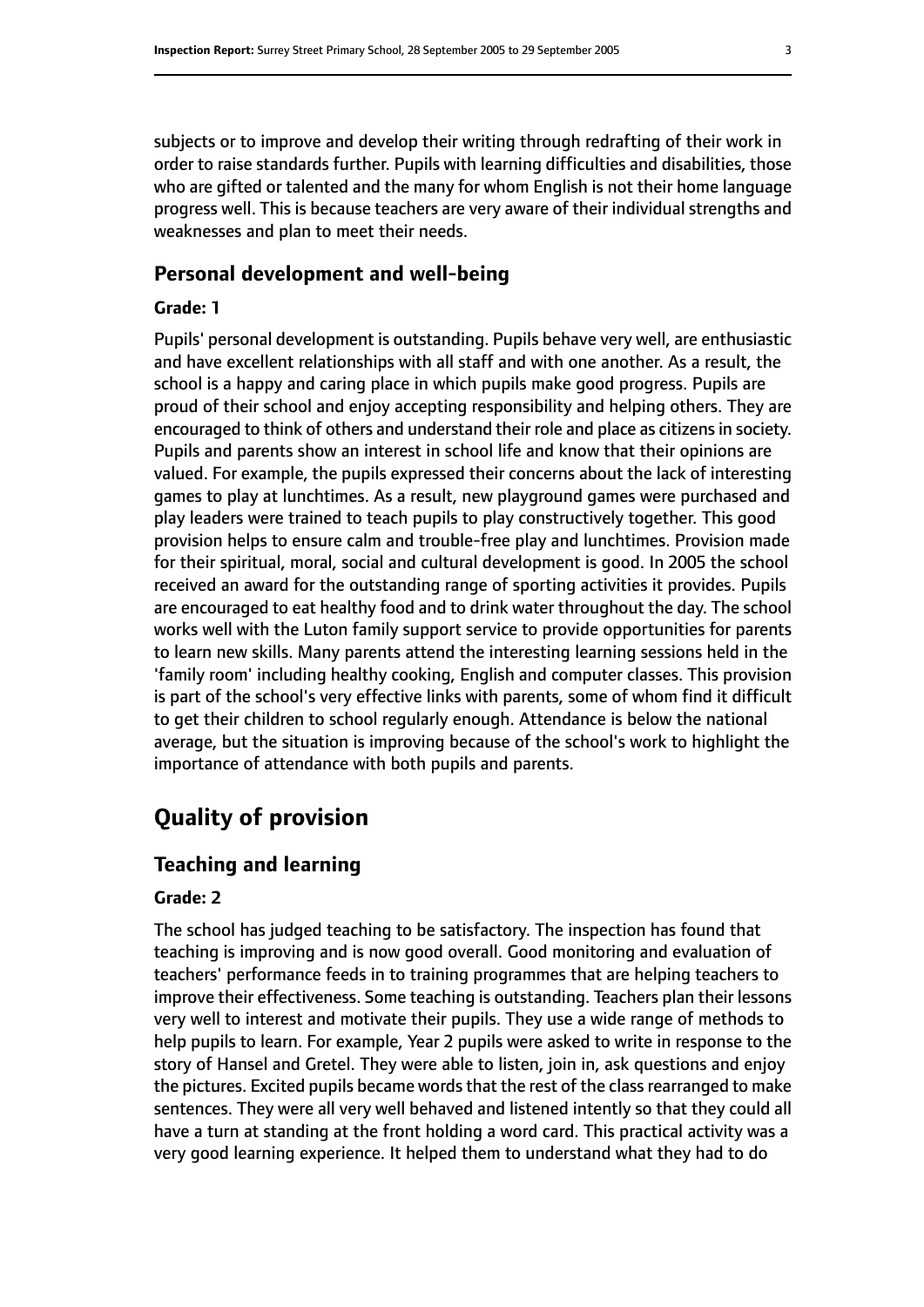when they did their own writing and filled them with enthusiasm for the task. As in all classes, the lesson was carefully planned to provide additional help for those who needed more guidance and support. Teachers have very good relationships with their pupils and all the children spoken to like their teachers and their lessons. The teachers manage the classes well, with a good range of techniques to keep their attention and keep them working. They use praise and incentives well and set appropriate and challenging targets. Most pupils learn quickly as a result.

#### **Curriculum and other activities**

#### **Grade: 2**

The curriculum is good with some outstanding features. Pupils enjoy participating in a range of interesting learning experiences. Provision for pupils with learning difficulties is good. Pupils who are at the early stages of speaking English receive good support. There is an impressive range of after school and lunchtime activities, including ballet, basketball, tennis and athletics. These are well attended and pupils are encouraged to play a musical instrument. The school choir performs at local events. All this encourages pupils to lead an active and healthy life and to develop an interest in the arts. The school has very good links with the local area. Members of the community visit the school to talk about aspects of their work, helping pupils to become responsible and caring members of the community. Pupils regularly participate in a range of well-planned educational visits to museums, environmental and residential centres, which enriches their education. The school is aware of the need to improve the use of computers and other forms of technology to support learning in lessons. The recent acquisition of new computers has led to improved provision. The school provides well-organised and well-maintained accommodation for pupils. Staff and pupils take pride in caring for their school.

#### **Care, guidance and support**

#### **Grade: 2**

The school provides a very caring and supportive environment where pupils can grow into happy confident individuals. Teachers know the pupils well and work very hard to provide a good level of care and support. All pupils work hard to achieve challenging targets in literacy and numeracy. Most pupils are aware of their learning targets. The feedback pupils receive on their work helps them to know what they have to do in order to improve in these two subjects. Similar systems are to be introduced in other areas. There are good procedures in place for ensuring all pupils are safe. Child protection arrangements are well established. Procedures for dealing with minor accidents and illness are very good. As a result, pupils feel safe and know that they have an adult to turn to if they need help. Pupils show a good level of care towards each other and those who have responsibilities, such as house captains, are particularly helpful. Effective links with the local authority, educational psychologist and speech therapists give good support to pupils who have learning difficulties or disabilities.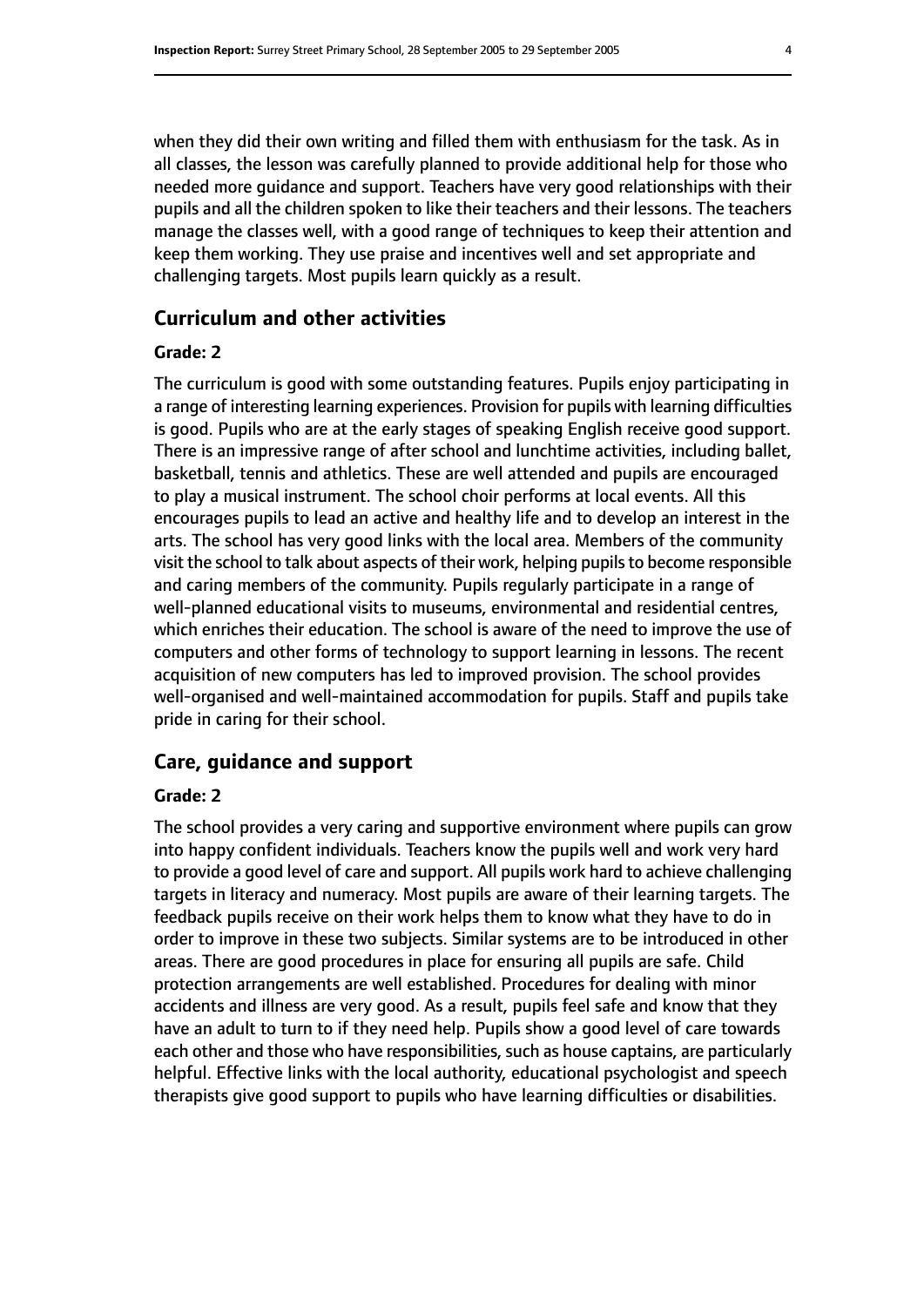# **Leadership and management**

#### **Grade: 2**

The school judges its leadership and management to be satisfactory. Inspectors agree with this but found some aspects to be outstanding. Under the excellent leadership of the headteacher, the school has improved considerably since the time of the last inspection. For example, assessment was a weakness at that time. The teachers' understanding and skills have improved significantly as a result of well-directed training. Assessment is now used well in English and mathematics to identify pupils' individual strengths and weaknesses and to help them to improve their work. The headteacher, her deputy and all members of the school's staff are an effective team, working together to create a smooth running school in which pupils and adults can develop and learn. Parents and pupils value the leadership of the headteacher and almost all recognise that their opinions are considered in the running of the school. The governance of the school is improving and is now satisfactory. Some governors have a good knowledge of its work. They are increasingly asking staff how they know how well the school is doing. Some staff have been trained in their role of subject leaders. They check how good teaching and learning are in their subjects very well, particularly in literacy and numeracy. This is an on-going programme and the school recognises that it needs to continue to increase still further the effectiveness of the subject leader role.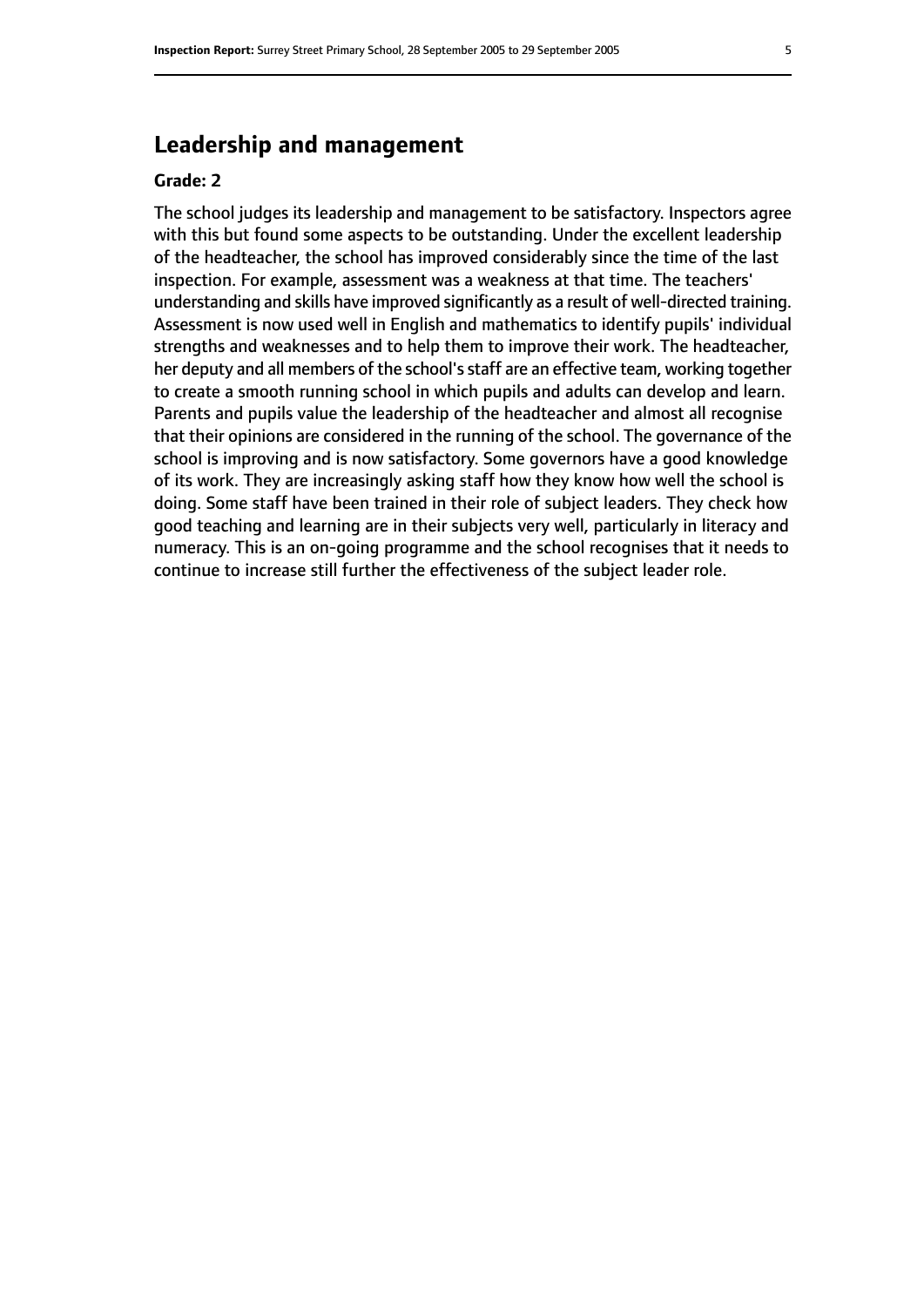**Any complaints about the inspection or the report should be made following the procedures set out inthe guidance 'Complaints about school inspection', whichis available from Ofsted's website: www.ofsted.gov.uk.**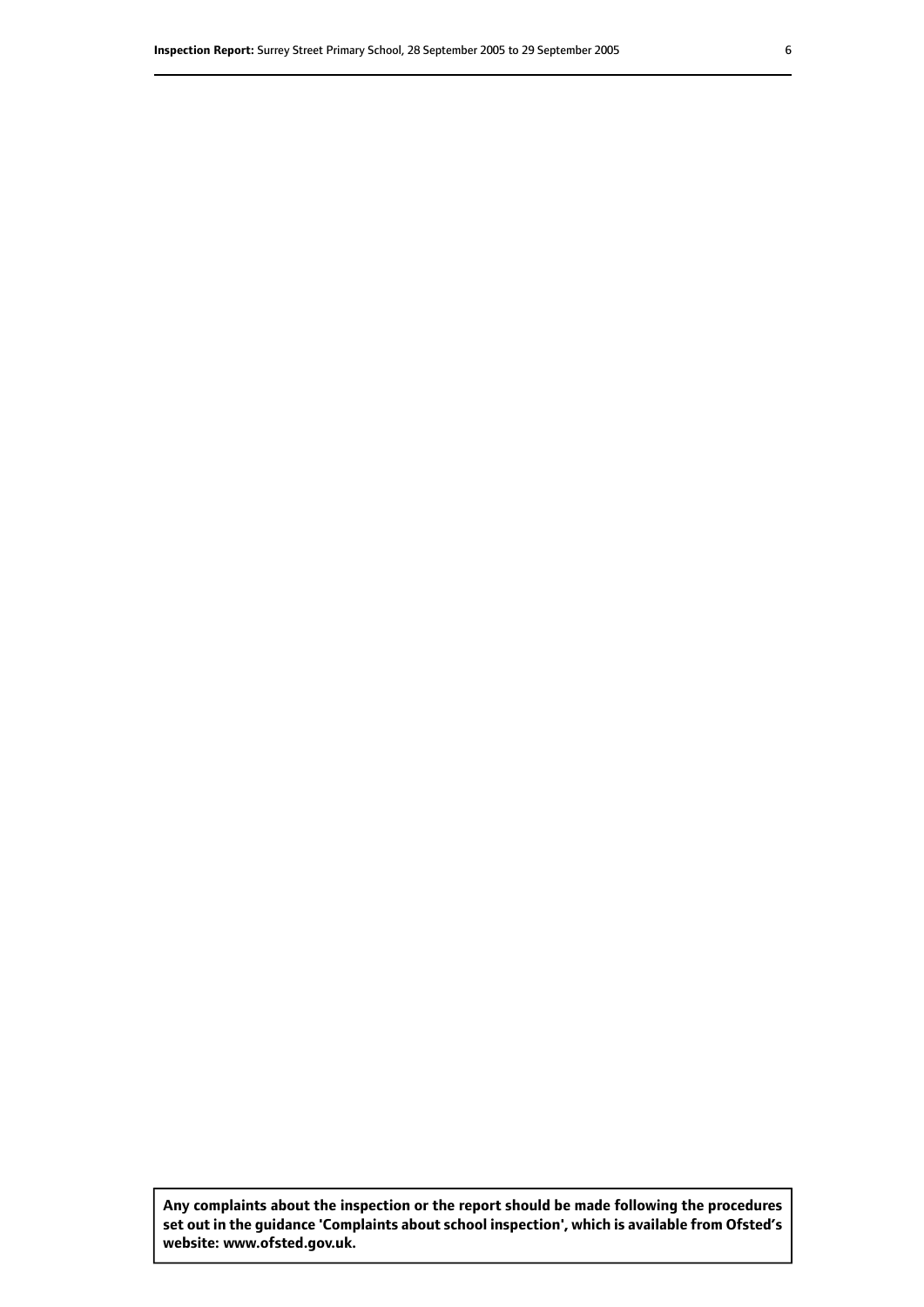# **Inspection judgements**

| Key to judgements: grade 1 is outstanding, grade 2 good, grade 3 | School<br><b>Overall</b> | $16-19$ |
|------------------------------------------------------------------|--------------------------|---------|
| satisfactory, and grade 4 inadequate                             |                          |         |

#### **Overall effectiveness**

| How effective, efficient and inclusive is the provision of education,<br>integrated care and any extended services in meeting the needs of<br>learners? |     | NА        |
|---------------------------------------------------------------------------------------------------------------------------------------------------------|-----|-----------|
| How well does the school work in partnership with others to promote<br>learners' well-being?                                                            |     | NА        |
| The quality and standards in foundation stage                                                                                                           | ΝA  | <b>NA</b> |
| The effectiveness of the school's self-evaluation                                                                                                       |     | ΝA        |
| The capacity to make any necessary improvements                                                                                                         | Yes | NА        |
| Effective steps have been taken to promote improvement since the last<br>inspection                                                                     | Yes | ΝA        |

#### **Achievement and standards**

| How well do learners achieve?                                                                               | NА        |
|-------------------------------------------------------------------------------------------------------------|-----------|
| The standards <sup>1</sup> reached by learners                                                              | NА        |
| How well learners make progress, taking account of any significant variations<br>between groups of learners | <b>NA</b> |
| How well learners with learning difficulties and disabilities make progress                                 | <b>NA</b> |

#### **Personal development and well-being**

| How good is the overall personal development and well-being of the<br>learners?                                  | ΝA        |
|------------------------------------------------------------------------------------------------------------------|-----------|
| The extent of learners' spiritual, moral, social and cultural development                                        | <b>NA</b> |
| The behaviour of learners                                                                                        | <b>NA</b> |
| The attendance of learners                                                                                       | <b>NA</b> |
| How well learners enjoy their education                                                                          | <b>NA</b> |
| The extent to which learners adopt safe practices                                                                | <b>NA</b> |
| The extent to which learners adopt healthy lifestyles                                                            | <b>NA</b> |
| The extent to which learners make a positive contribution to the community                                       | <b>NA</b> |
| How well learners develop workplace and other skills that will contribute to<br>their future economic well-being | <b>NA</b> |

#### **The quality of provision**

| $\mid$ How effective are teaching and learning in meeting the full range of<br>$\mid$ the learners' needs?   | ΝA |
|--------------------------------------------------------------------------------------------------------------|----|
| $\mid$ How well do the curriculum and other activities meet the range of<br>needs and interests of learners? | ΝA |
| How well are learners cared for, guided and supported?                                                       | ΝA |

 $^1$  Grade 1 - Exceptionally and consistently high; Grade 2 - Generally above average with none significantly below average; Grade 3 - Broadly average; Grade 4 - Exceptionally low.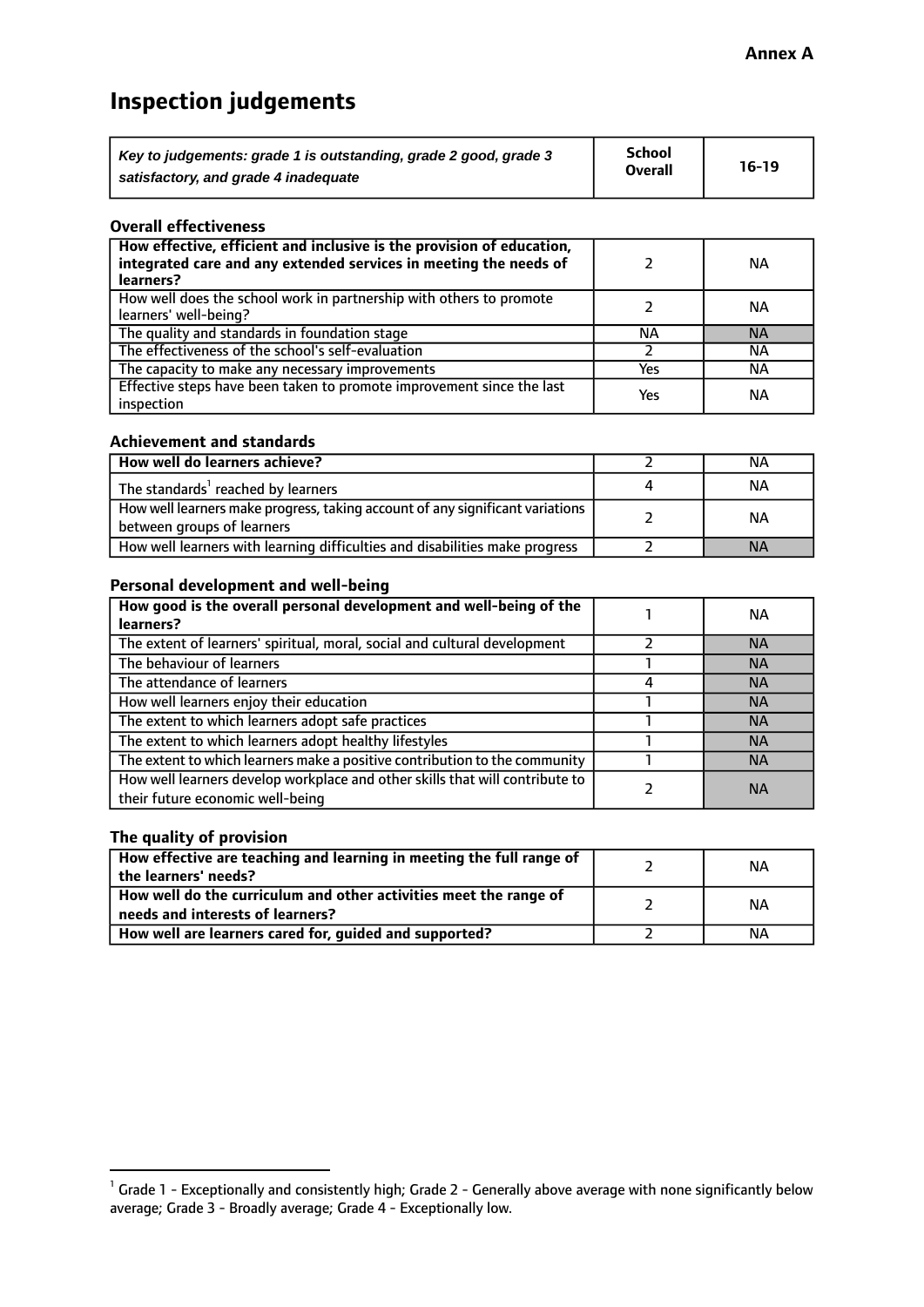#### **Leadership and management**

| How effective are leadership and management in raising achievement<br>and supporting all learners?                                              |     | NA.       |
|-------------------------------------------------------------------------------------------------------------------------------------------------|-----|-----------|
| How effectively leaders and managers at all levels set clear direction leading<br>to improvement and promote high quality of care and education |     | <b>NA</b> |
| How effectively performance is monitored, evaluated and improved to meet<br>challenging targets, through quality assurance and self-review      |     | <b>NA</b> |
| How well equality of opportunity is promoted and discrimination tackled so<br>that all learners achieve as well as they can                     |     | <b>NA</b> |
| How effectively and efficiently resources are deployed to achieve value for<br>money                                                            |     | <b>NA</b> |
| The extent to which governors and other supervisory boards discharge their<br>responsibilities                                                  |     | <b>NA</b> |
| The adequacy and suitability of staff to ensure that learners are protected                                                                     | Yes | <b>NA</b> |

| The extent to which schools enable learners to be healthy                                     |            |  |
|-----------------------------------------------------------------------------------------------|------------|--|
| Learners are encouraged and enabled to eat and drink healthily                                | Yes        |  |
| Learners are encouraged and enabled to take regular exercise                                  | Yes        |  |
| Learners are discouraged from smoking and substance abuse                                     | <b>Yes</b> |  |
| Learners are educated about sexual health                                                     | <b>Yes</b> |  |
| The extent to which providers ensure that learners stay safe                                  |            |  |
| Procedures for safequarding learners meet current government requirements                     | Yes        |  |
| Risk assessment procedures and related staff training are in place                            | Yes        |  |
| Action is taken to reduce anti-social behaviour, such as bullying and racism                  | <b>Yes</b> |  |
| Learners are taught about key risks and how to deal with them                                 | Yes        |  |
| The extent to which learners make a positive contribution                                     |            |  |
| Learners are helped to develop stable, positive relationships                                 | Yes        |  |
| Learners, individually and collectively, participate in making decisions that affect them     | Yes        |  |
| Learners are encouraged to initiate, participate in and manage activities in school and the   | <b>Yes</b> |  |
| wider community                                                                               |            |  |
| The extent to which schools enable learners to achieve economic well-being                    |            |  |
| There is provision to promote learners' basic skills                                          | Yes        |  |
| Learners have opportunities to develop enterprise skills and work in teams                    | Yes        |  |
| Careers education and quidance is provided to all learners in key stage 3 and 4 and the sixth | <b>NA</b>  |  |
| form                                                                                          |            |  |
| Education for all learners aged 14-19 provides an understanding of employment and the         | <b>NA</b>  |  |
| economy                                                                                       |            |  |